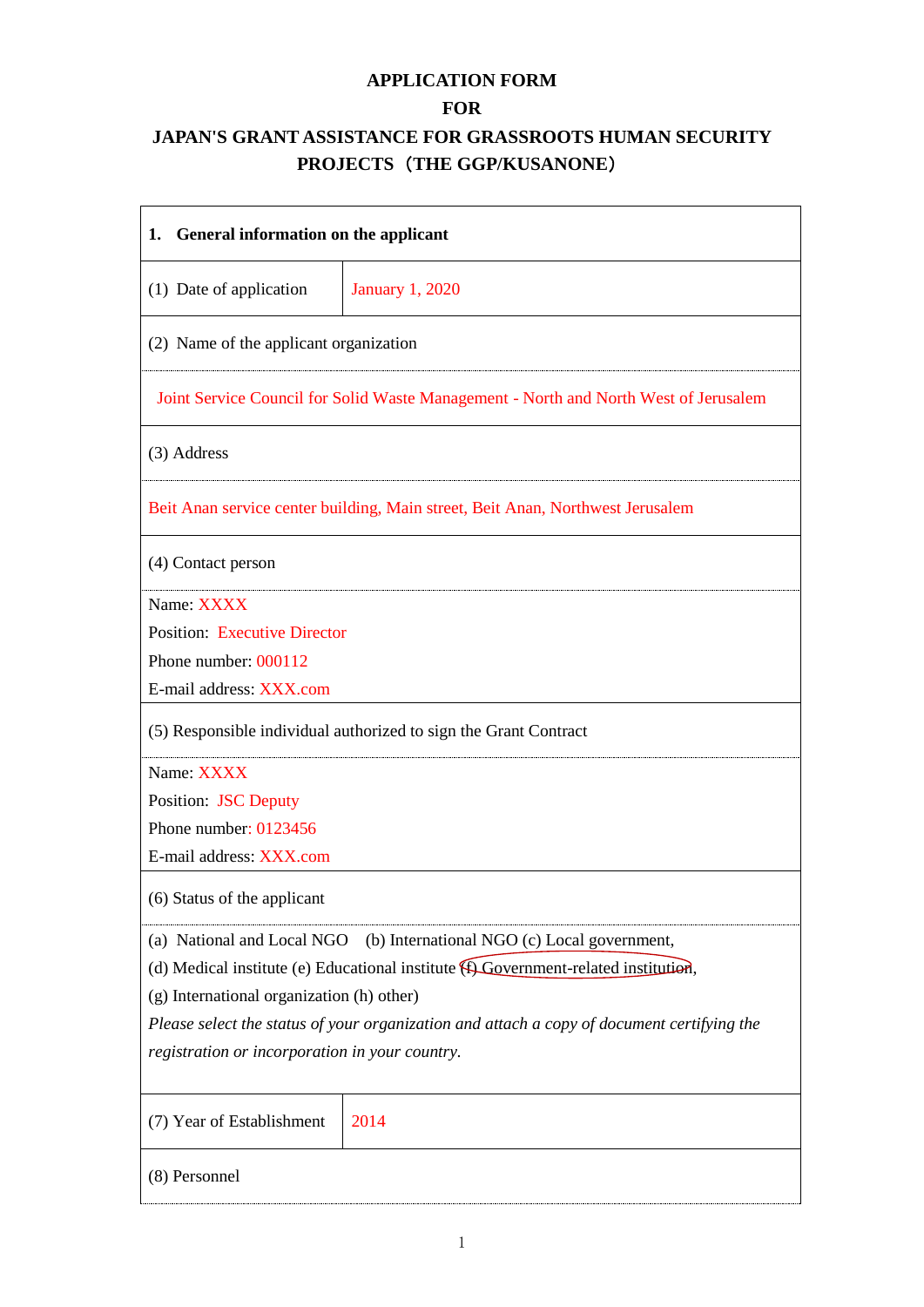Board members most recent nomination and election was on Thursday 29/06/2017, the board consists of 7 members as the following:

- Mr. Salem Mohammed Abo Aid (Mayor of Biddu Municipality);
- Mr. Mohammed Ragheb Rabea (Mayor of Beit Anan Municipality);
- Mr. Yousif Al-Faqeeh (Mayor of Qatanna Municipality);
- Mr. Ghassan Allan (Chairman of Al-Jeib Local Council);
- Mr. Nidal Abo Hamdah (Chairman of Beit Hanina Local Council);
- Mr. Nizar Qassem (Chairman of Al-Jdeerah Local Council);
- Dr. Saa'dah Al-Khateeb (Chairman of Beit Iksa Local Council);

As for JSC staff, please find enclosed file named (JSC employee)

### (9) Main activities

N&NW of Jerusalem JSC is cooperatively in-charged of Solid Waste Management (SWM) in

North and North West of Jerusalem governorate, this region includes 16 Local Government Units (LGUs) in which they collaborate to achieve the following principles:

1. To conserve the environment and public health in N+NW of Jerusalem from any solid waste pollutant.

2. To promote 3Rs principles (reduce, recycle and reuse) by raising public awareness with respect to policies dealing with waste isolation and disposal.

3. To endorse policies and regulation on regular basis to achieve a sustainable and high efficient SWM services in collaboration with donors, local communities, government authorities.

4. To ensure furthermore collaboration and effective management of solid waste service through joint work

5. To Reduce SWM operating expenses by implementing effective management of Human and financial resources.

6. Ensure a gradual decrease in the number of random dump sites in the area.

\* Please refer to attached Brochure named (JSC brochure).

(10) Financial situation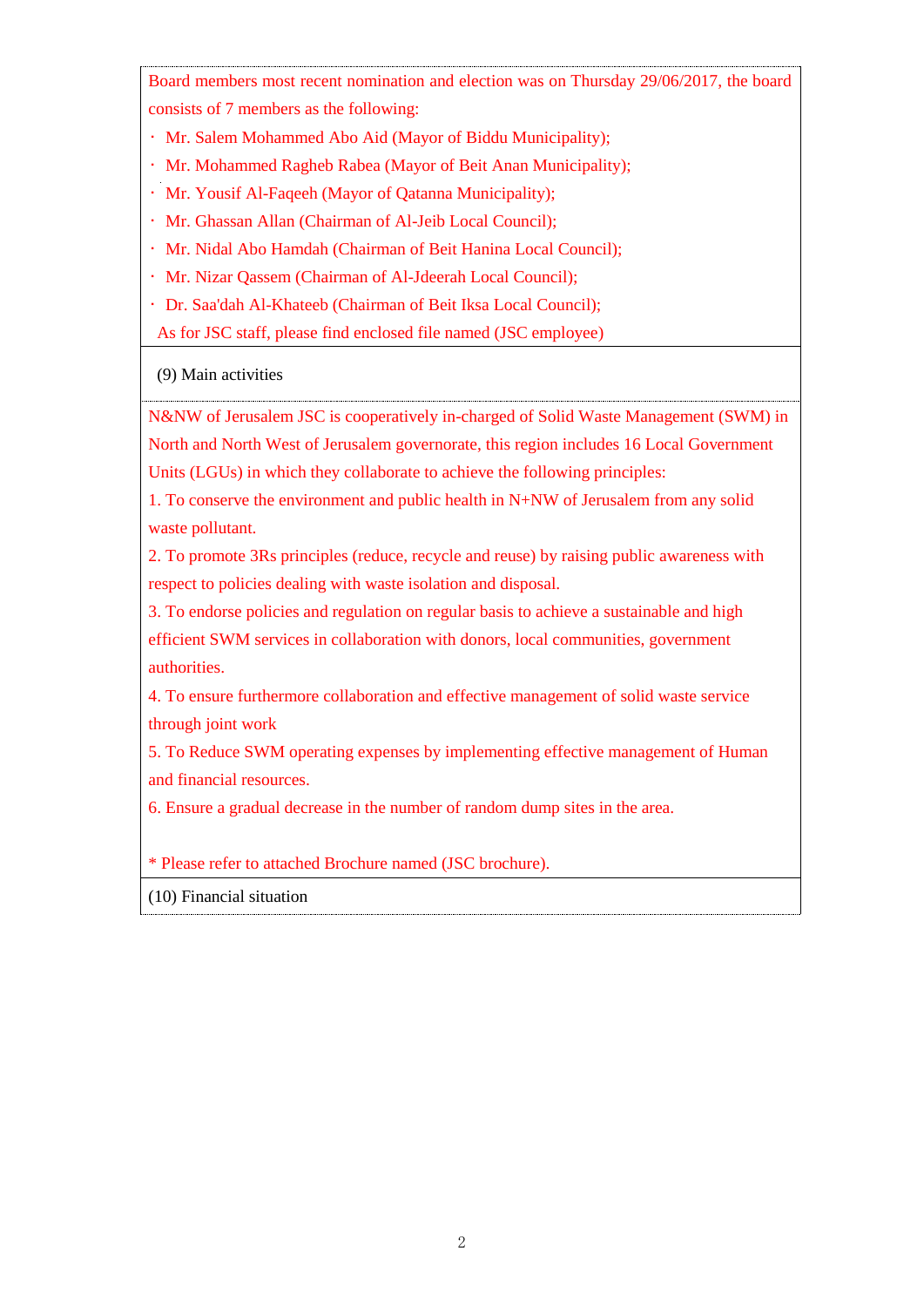Annual Budget Size: 2,638,081 Nis (for 2019)

Main Sources of Annual Revenues:

The main sources of revenues and funds comprise of the following:

1. Establishment fees: which is imposed on regular annual basis on participated Local Government Units (LGUs), whereby, the fees correspond respectively to the total population of joined LGU.

2. Government Financial support (Road Transportation fees): This entails the fees received from Ministry of Finance through Ministry of Local Government (MoLG) on annual basis.

3. Participation fees: This includes the fees collected from participated Local Government Units (LGUs) for SWM services provided by JSC – N&NW of Jerusalem.

4. Outsource Foreign Fund: which represent the funds received from Japan International Cooperation Agency (JICA) for JSC's Waste collection vehicle maintenance and repair.

5. Landfill fees: paid by LGUS transporting their waste to the landfill.

Main Items of Annual Expenditures:

- 1. Salaries and wages
- 2. Landfill operation fees (Equipment's, management staff)
- 3. Bank commission fees
- 4. Vehicle Maintenance
- 5. Fuel, Oil, and lubricant of vehicles
- 6. Insurance and Vehicle Licensing fees
- 7. Office rental, Postal, Electricity bills
- 8. Transportation
- 9. Advertisement, Publishing/Media

Accumulated Debts:

There has been no financial debt occurred since the establishment of JSC.

\*Please find enclosed attachment of 2017/18 revenues and expenditure.

(11) Past assistance

*Has your organization received any financial/technical assistance from Japanese government, foreign governments, international organizations or NGOs?*

*If yes, please specify below.* 

| Year                                                                      | Name of Donor                                                 | <b>Grant Amount</b> | Contacts |
|---------------------------------------------------------------------------|---------------------------------------------------------------|---------------------|----------|
| <b>Starting</b><br>Date<br>(Feb/2017)<br>Completion<br>Date<br>(Sep/2017) | International<br>Japan<br><b>Cooperation Agency</b><br>(JICA) | 102,820.00 NIS      |          |
|                                                                           |                                                               |                     |          |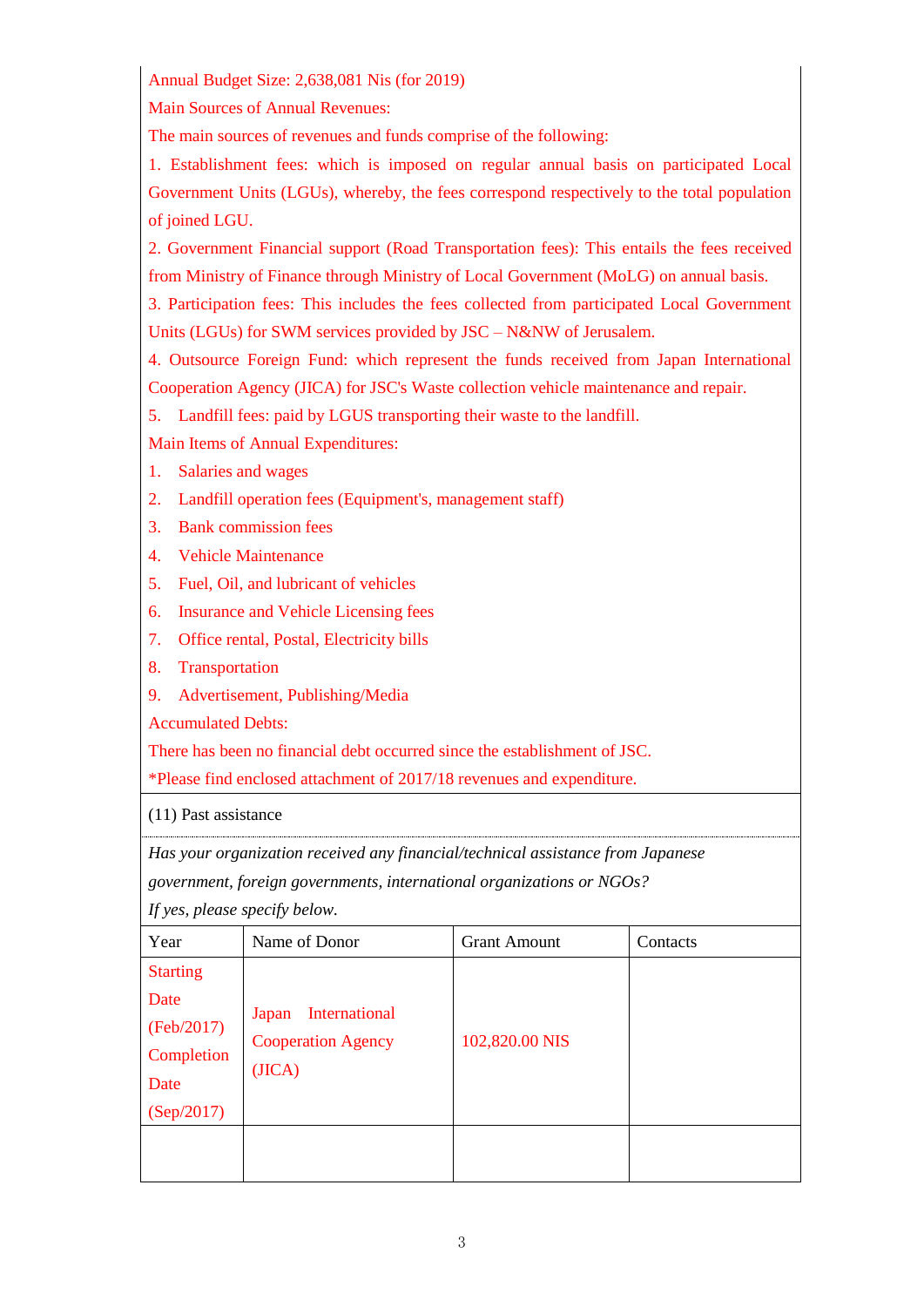### **2. PROJECT**

#### (1) Title of the Project

The Project for providing Waste Collection Equipment for Joint Service Council for Solid Waste Management - North and North West of Jerusalem

(2) Project Site

North and Northwest of Jerusalem.

\* Please refer to attached Map (JSC brochure).

(3) Background of the Project

North and Northwest Jerusalem JSC has been established under the supervision of Japan International Cooperation Agency (JICA) in collaboration with Directorate of Joint Service Council - Ministry of Local Government (MoLG) in which it aims to address and manage the entire process of Solid Waste Management (SWM) comprising of (Waste collection, transportation, treatment and disposal of solid waste) in north and northwest of Jerusalem governorate consisting of 16 Local Government Units (LGUs).

N&NW of Jerusalem Area is located 12 kilometers to the western direction of Jerusalem city and about 15 Km from Ramallah city. Moreover, the geographical interconnection of North West of Jerusalem villages make them one big city in Jerusalem governorate in which the JSC is in charge of waste collection and disposal of MSW from these 16 Local Government Units (LGUS) summing up a total population of 49459 (Courtesy of Palestinian Central Bureau of Statistics) (http://www.pcbs.gov.ps/).

As for the project suggested objective, it intends to address the problem of the scarcity of waste disposal containers in communities in the service area. Nevertheless, the status quo of waste disposal container is problematic as most of the present waste containers are depreciated; in addition to that, there are residential areas and complexes that don't have waste containers. Whereby, people living in these households intend to either burn their waste openly or illegally dump their waste in agricultural crops causing significant effects on the well-being of neighboring residents and environments alike.

These yielded suffering results are predicted to increase as 20% of the service area is not being covered in term of waste collection by the JSC. Also, there is always a potential of opening multiple random dumpsites and waste burning all around the residential facilities and agricultural crops in North and North West of Jerusalem Governorate since people in these areas don't have alternatives of disposing their waste in a proper collection point were waste containers are placed.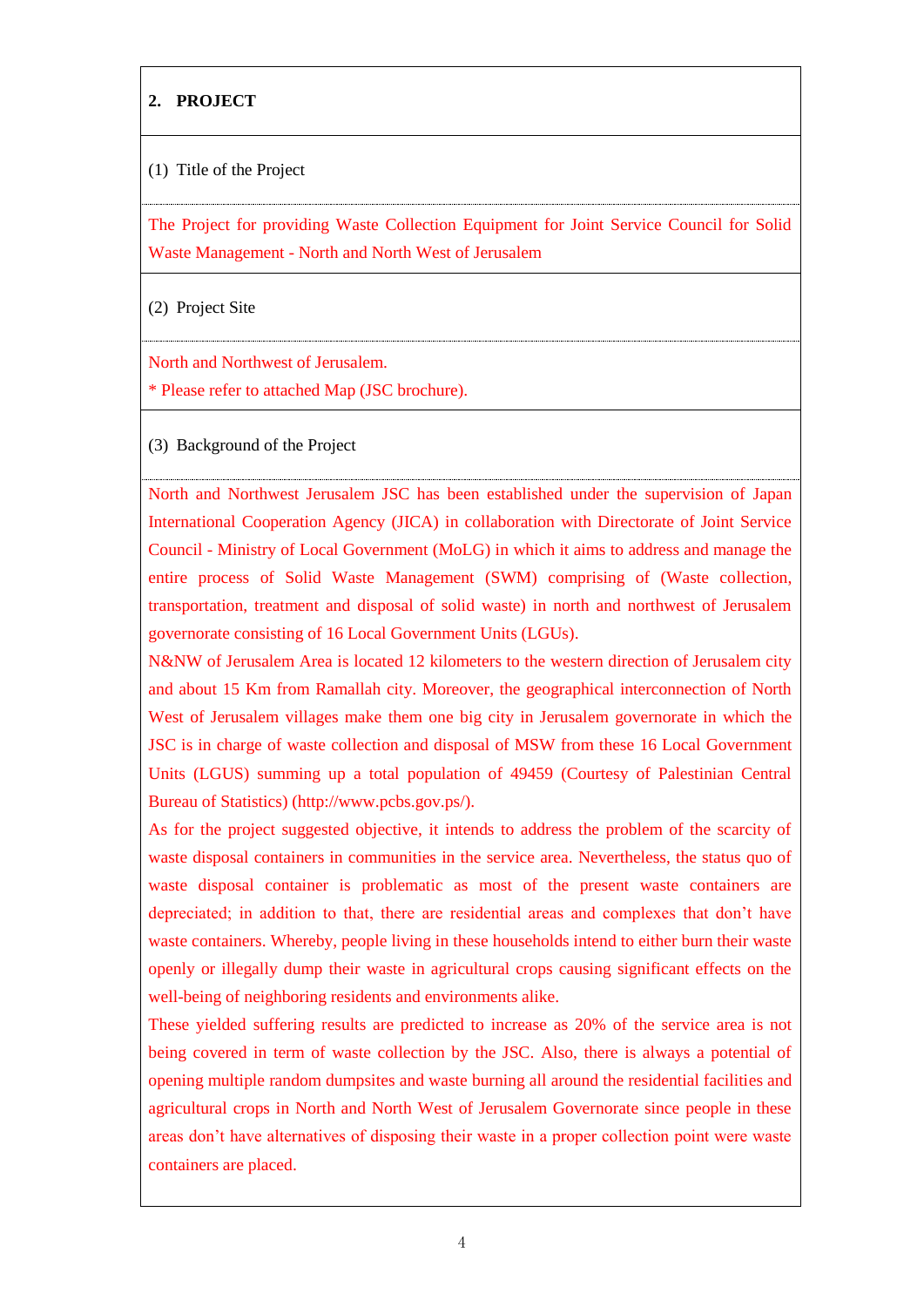#### (4) Objectives of the Project

The proposal is considered one of the utmost priorities for JSC Board of Directors and for the managerial staff alike. This is due to its crucial need and sensitive influence on environment, health and well-being of people living in North and Northwest of Jerusalem communities. The project entails providing the 16 LGUS located in N&NW of Jerusalem JSCs' service area with waste containers as the JSC has been facing many challenges and obstacles in covering and collecting Municipal Solid Waste (MSW) from residential households that doesn't have waste collection containers.

The project in planned to be conducted to fulfill the needs of waste containers of all communities located in N&NW of Jerusalem jurisdiction area. In which the distribution of waste disposal containers will be in accordance to the calculated needs surveyed and predetermined by the JSC. As for the local government units (LGUS) comprising of 49,459 people benefitting from 540 disposal containers is elaborated hereafter.

| NO:              | اسم الهيئة المحلية المنضمة للمجلس/ Name of            | <b>Population</b> | No of needed      |
|------------------|-------------------------------------------------------|-------------------|-------------------|
|                  | <b>Participating LGU's</b>                            | تعداد 2019        | <b>Containers</b> |
| 1                | مجلس قروي رافات/Rafat Local Council                   | 2941              | 32                |
| $\overline{2}$   | مجلس قروي قلنديا البلد/ Qalandia Local Council        | 572               | $\overline{7}$    |
| 3                | بلدية بيت حنينا / Beit Hanina Municipality            | 1107              | 12                |
| 4                | مجلس قروي الجديرة / Al-Jdeerah Local Council          | 2634              | 29                |
| 5                | Beir Nabala Local Council/ بلدية بيرنبالا             | 6004              | 66                |
| $6\phantom{a}$   | بلدية بدو /Biddu Municipality                         | 8231              | 90                |
| $\overline{7}$   | Beit Iksa Local Council/ مجلس قروي بيت اكسا           | 1773              | 19                |
| 8                | مجلس قروي النبي صموئيل / Al-Nabi Sumoa'el Local       | 234               | 3                 |
|                  | Council                                               |                   |                   |
| $\boldsymbol{9}$ | Al-jeib Local Council/ مجلس قروي الجيب                | 3862              | 42                |
| 10               | Alqubaiba Local Council/ مجلس قروي القبيبة            | 3876              | 42                |
| 11               | Qatannah Municipality/ بلدية قطنة                     | 6981              | 76                |
| 12               | Om Al-lahem Local Council/ مجلس قروي ام اللحم         | 401               | $\overline{4}$    |
| 13               | بلدية بيت عنان /Beit Anan Municipality                | 4210              | 46                |
| 14               | بلدية بيت سوريك/Beit Suriek Municipality              | 4025              | 44                |
| 15               | Beit Duqqu Local Council/ مجلس قروي بيت دقو           | 1754              | 19                |
| 16               | مجلس قروي بيت إجزا/ Beit Ijza Local Council           | 854               | 9                 |
|                  | <b>Total population for Participating LGUS in JSC</b> | 49459             | 540               |

(5) Expected outcome of the Project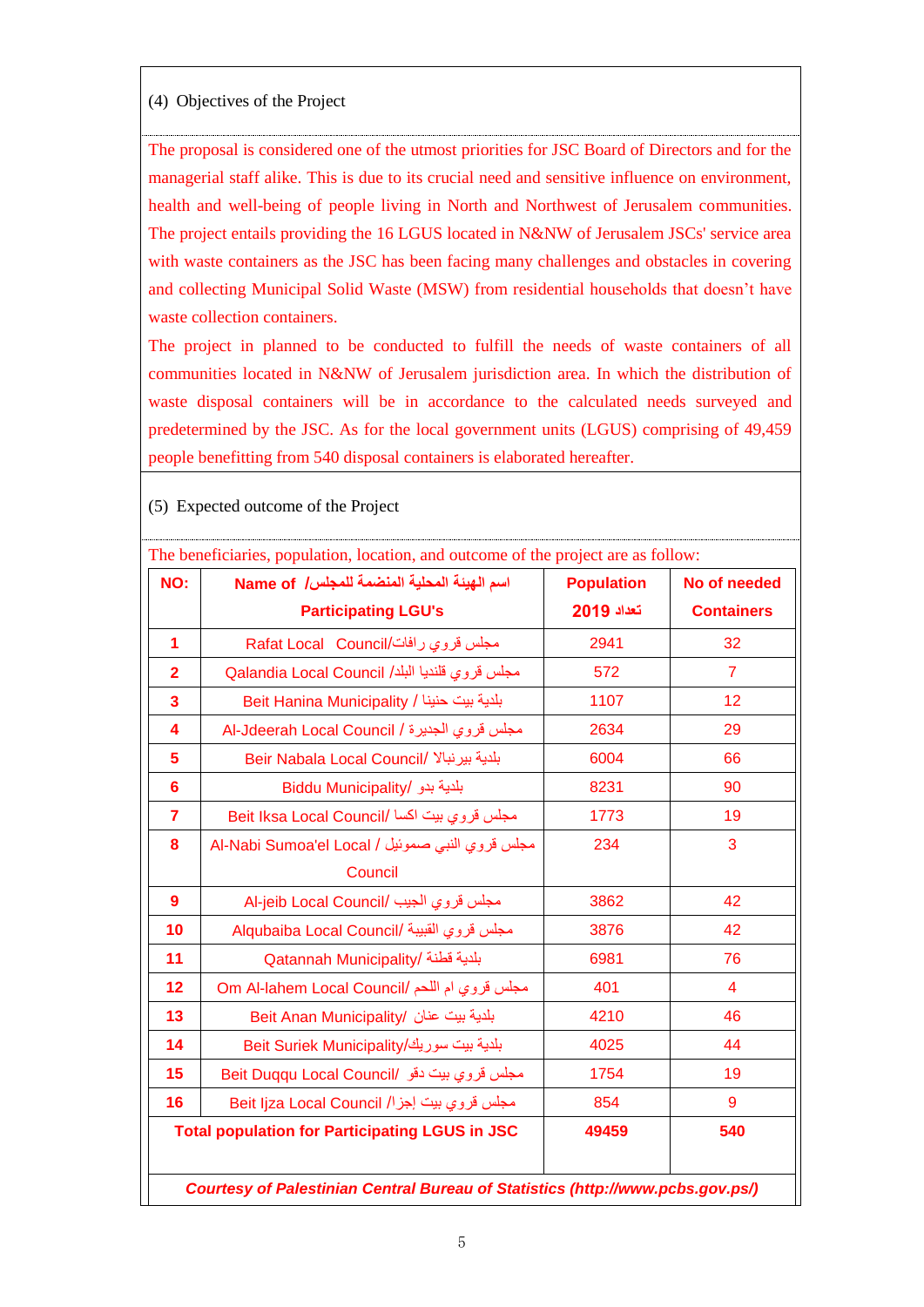| (6) Estimated Cost of the Project<br><b>The GGP/KUSANONE Budget</b> |                   |              |                    |             |  |
|---------------------------------------------------------------------|-------------------|--------------|--------------------|-------------|--|
| <b>Item</b>                                                         | <b>Unit Price</b> | Quantity     | <b>Total Price</b> | <b>Note</b> |  |
| containers of<br>Metal<br>waste<br>1100 Liters capacity             | \$167             | 540          | \$90,180           |             |  |
| Total                                                               | \$167             | 540          | \$90,180           |             |  |
| [Recipient Organization's Budget]                                   |                   |              |                    |             |  |
| Item                                                                | <b>Unit Price</b> | Quantity     | <b>Total Price</b> | <b>Note</b> |  |
| <b>Memorial Plate</b>                                               | \$300             | $\mathbf{1}$ | \$300              |             |  |
| <b>External Audit</b>                                               | \$800             | $\mathbf{1}$ | \$800              |             |  |
|                                                                     |                   |              |                    |             |  |
| Total                                                               |                   |              | \$1,200            |             |  |

(7) Implementation, Operation and Maintenance Plan

North and North West of Jerusalem Joint Service council staff are responsible for the daily operation of waste collection, transferal, and disposal of waste in the service area serving about 50000 residents. There is a cooperation protocol in place were established to facilitate the relation between all stakeholders in achieving an effective SW management for the whole process of waste collection, treatment and its disposal facilities.

However, the granted disposal containers will be placed in predetermined collection points in the most needed communities and neighborhood in villages in N&NW of Jerusalem as previously stated in the table above. Furthermore, in terms of the maintenance of these containers. There is a joint coordination between the JSC and the 16 participating LGUS in conducting maintenance of a quantitative sum of the depreciated containers on annual basis, whereby, an item of the annual budget of the JSC is agreed upon to be allocated for the regular maintenance of the disposal containers. More specifically, 30000 NIS in 2019 has been allocated for contracting with private repair companies to maintain waste containers in proper state without imposing any effect on the public or collection personnel alike.

In addition to 120,000 NIS has been allocated in 2019 to purchase new disposal containers covering the needed of the most urgent areas in the service area.

(8) Duration of the project

From MM/YY to MM/YY (3 months)

The implementation period is estimated (3 months) after signing the grant contract.

### General Instructions

### 1 Responsibilities of the recipient organization

It is the responsibility of the recipient organization to use the grant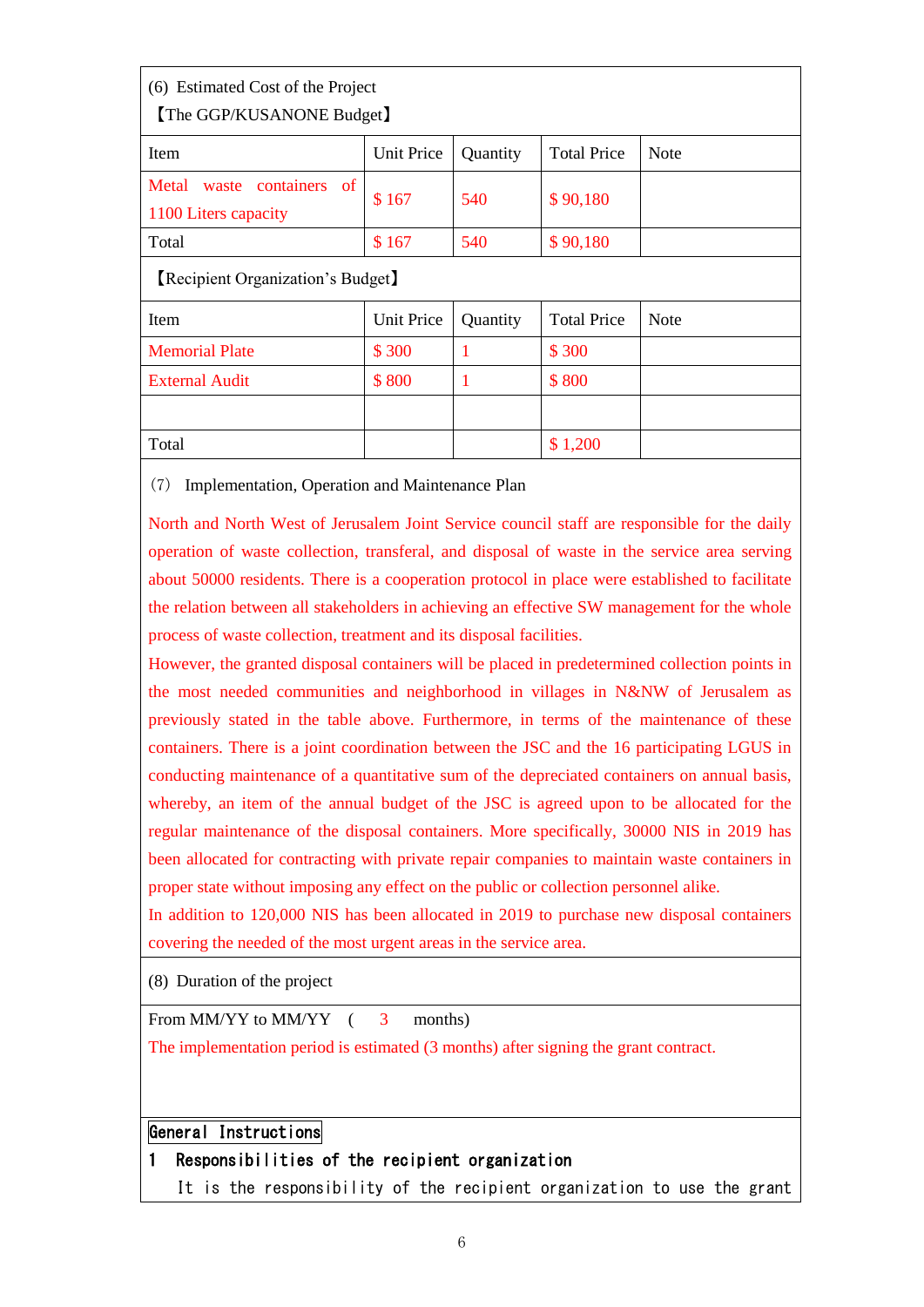properly and exclusively for the purchase of products and/or services necessary for the execution of the project and to give due regard to the proper operation and maintenance during the execution and after the completion of the Project.

# 2 Eligible items

- (1) The GGP/KUSANONE mainly supports tangible items such as the construction of primary schools, clinics and boreholes as well as the provision of equipment. On the other hand, intangible items such as capacity building, technical guidance for operation and maintenance, awareness-rising campaign and reinforcement of community association contingent on tangible items may also be eligible for support.
- (2)The GGP/KUSANONE does NOT cover the following items:
- A Office expenses (office rental fee, salary for employees etc.)
- B Contingency Funds
- C Expenses incurred on individual or corporate profit-making activities
- D Funding and items aimed at providing direct funds and assets to specific individuals (such as scholarships, accommodations, clothing, etc.; however, this does not include situations of emergency humanitarian aid in the event of natural disasters, etc.)
- E Expenses linked to indulgences that may be harmful to the human body, such as alcohol and cigarettes
- F Research expenses that do not have clear direct benefits for the population
- (3) In general, the following items are not eligible for the GGP/KUSANONE and should be shouldered by the recipient organization. However, the following items may be supported by the GGP/KUSANOE, if it is found to be truly necessary, e.g., cases where it is indispensable to the achievement of the project goals, or where there is an urgent or humanitarian need, and only where maintenance and management structure is established the recipient organization.
- A Operation-related costs (personnel and operational costs, etc. that are indispensable to the project)
- B Maintenance and management costs for the provided goods
- C Vaccines
- D Consumables, small fixtures
- E Books (teaching materials, reference materials for educational projects, books for library collections, etc.)
- D General passenger vehicles (vehicles that are highly universal and can be used for private purpose.)
- E Electronic equipment such as personal computers, etc.
- F Banking fees (remittance charge from the Embassy of Japan to the bank account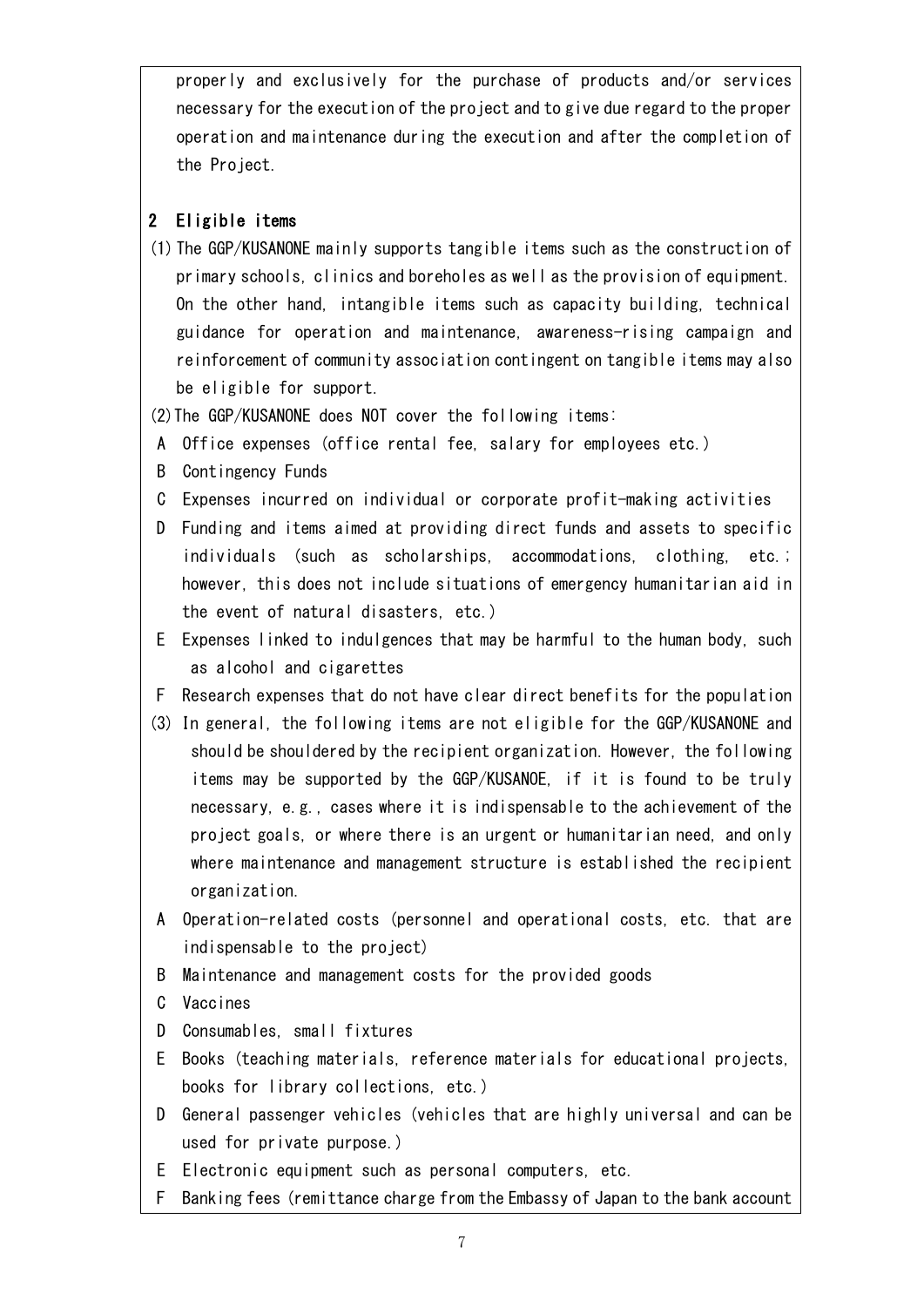of the recipient, opening and closing fee of a dedicated bank account for the GGP/KUSANOE, account maintenance commission, foreign-exchange fee, etc.)

- G Administrative fees, vehicle registration fees, etc. that can be a source of revenue for the national and local governments
- H Import-related taxes (customs duty, internal tax, value-added tax etc.)

#### \*Notes on taxes

- In principle, the import-related taxes for the items covered by the GGP/KUSANOE should be exempted or reimbursed. It is the responsibility of the recipient organization to take necessary duty-free measures.
- ・ Even in cases where your country does not agree to the exemption of import-related taxes, in principle, the recipient should bear the burden of these taxes.
- ・ On the other hand, in cases where your country does not agree to the exemption or reimbursement of import-related taxes, and in cases where there is a need to provide assistance considering the financial situation of the recipient organization, the grant may cover the cost of these taxes.
- ・ As for other taxes not related to import, in cases where there is a true necessity, taking into account the financial situation of the applicant, the grant may cover the cost of these taxes. Please consult the Embassy of Japan for more details.

# 3 Opening of a dedicated bank account

After the approval and the signature of the Grant Contract, the recipient organization will be required to open a dedicated bank account, separate from other bank accounts used for the operating expenses or other projects of the organization, for the disbursement of the fund. It is preferable to adopt the special banking contract schemes, where a written consent of the Embassy of Japan is required for the recipient organization to make every payment to suppliers or other relevant parties out of the dedicated bank account. On this matter, it is the responsibility of the recipient organization to make necessary arrangements with an appropriate bank in the country where the project is implemented.

# 4 External audit

(1)In principle, after the completion of the project, the recipient organization shall perform an external audit in order to verify that the funds for the project have been used in a proper manner. In principle, the external audit shall be performed by an organization or individual with official audit qualification in the country where the project is being implemented.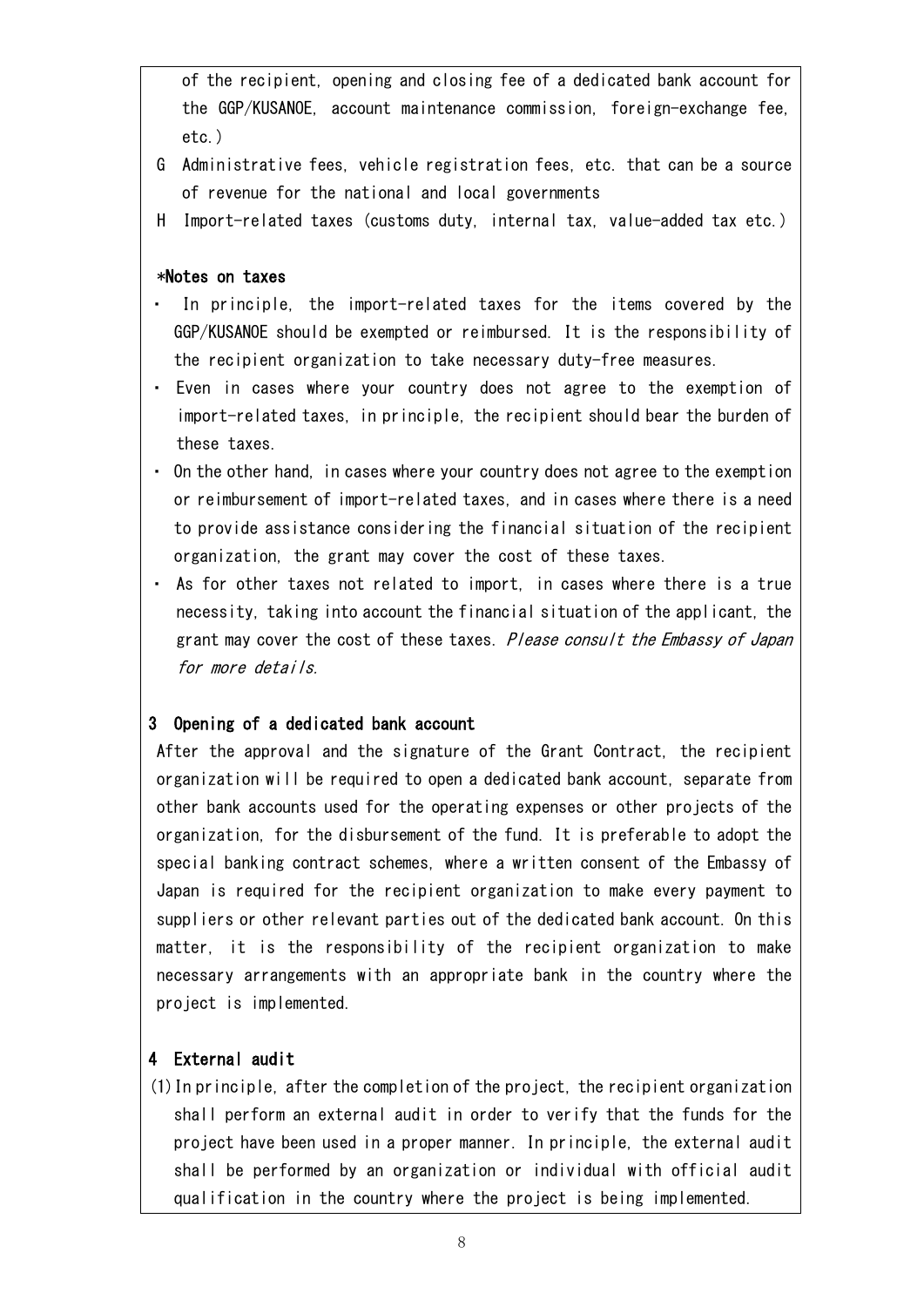- (2)The necessary fees for performing the external audit may be eligible for support by the GGP/KUSANONE. In principle, like other items, a comparison of estimates from three suppliers should be carried out.
- (3)Upon the completion of the project, an audit report shall be submitted by the auditor to the recipient organization. The recipient is required to submit a copy of this report to the Embassy of Japan. This report should contain the following elements:
- A Verification of financial records (income, direct expenditure, operational expenditure related to the project, etc.)
- B Verification of facts (procurement and delivery of equipment, use of equipment, etc.)
- C Inspections of the project site (attach photographs to the report)
- (4)In some exceptional cases, where there are no qualified organizations or individuals in the country, where there is little need or where it is extremely difficult to perform, the external audit may be exempted but some alternative measures should be taken. Please consult the Embassy of Japan for more details.

# 5 In case of Unforeseen Circumstances

After the approval and the signature of the Grant Contract, in principle, it is the recipient's responsibility to properly complete the project even when unexpected circumstances such as an unexpected shortfall happen. However, if such an unexpected shortfall is due to unavoidable exogenous factors such as a natural disaster, a sudden rise in material prices or fluctuation in exchange rates, the recipient may request to the Embassy of Japan a support for follow-up expenses in order to complete the project. *Please consult the Embassy of Japan* for more details.

# 6 Reporting

It is the role of the recipient organization to compile and submit to the Embassy of Japan an interim report if applicable and a project completion report using the formats in annex.

# 7 Visibility

In order to ensure the visibility of Japan's grant assistance, the recipient organization shall endeavor to cooperate with the Embassy of Japan in carrying out some PR activities such as organizing a handover ceremony, in putting stickers and attaching a plate or a sign displaying the flag of Japan onto the provided supplies and buildings.

# 8 Attachments to this Application form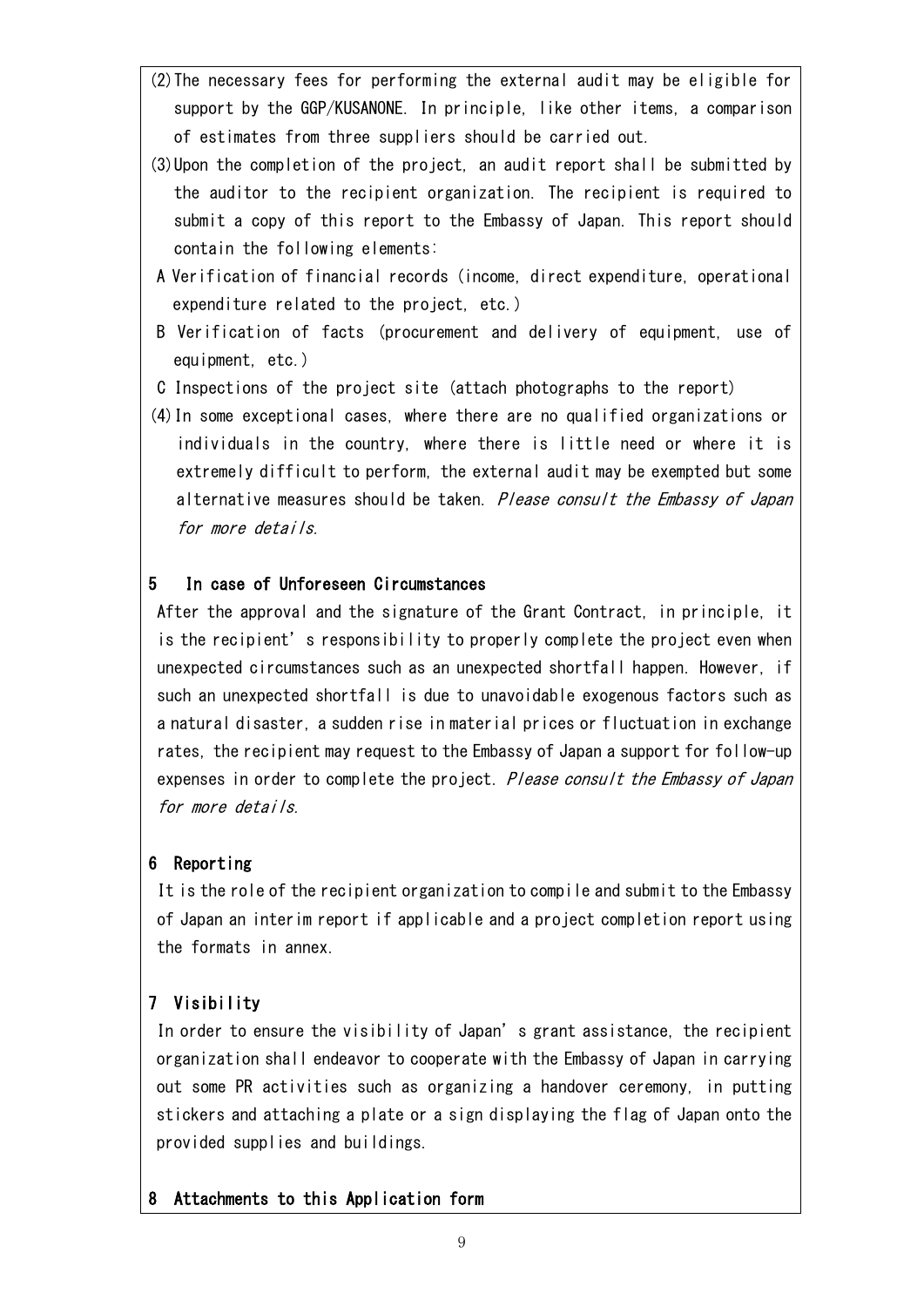| $\square$ Map                                                                                                                                                                                                                                 |
|-----------------------------------------------------------------------------------------------------------------------------------------------------------------------------------------------------------------------------------------------|
| (For construction of facilities) Schematic design and/or dimensioned drawing<br>П                                                                                                                                                             |
| Financial report for the past two fiscal years<br>П                                                                                                                                                                                           |
| $\Box$ Estimates/quotations for each good and/or service from three suppliers                                                                                                                                                                 |
| (For construction of facilities) A copy of land title or lease contract<br>п                                                                                                                                                                  |
| (As necessary) Permission of practice from the relevant governmental<br>П                                                                                                                                                                     |
| institution                                                                                                                                                                                                                                   |
| $\Box$ (For procurement of equipment) Certificate or Permission from the relevant                                                                                                                                                             |
| governmental institution to use the equipment                                                                                                                                                                                                 |
| (For drilling boreholes, to the extent possible) Result of water veins<br>П                                                                                                                                                                   |
| research or equivalent information from the waterworks department.                                                                                                                                                                            |
| (As necessary) Proof of (or pledge of) due environmental and social<br>П                                                                                                                                                                      |
| considerations as well as safety management during construction                                                                                                                                                                               |
| (For procurement of vehicles, including ambulances and fire trucks) Proof<br>П                                                                                                                                                                |
| of (or pledge of) necessary parking space and auto insurance                                                                                                                                                                                  |
| (To the extent possible) Booklet of your organization<br>П                                                                                                                                                                                    |
| I, the undersigned, hereby certify that all information provided in this Application form as<br>well as the referenced attachments is true, correct and complete to the best of my<br>knowledge, and agree to the terms and conditions above. |
| $\frac{\text{January}}{\text{1}}$ , $\frac{2020}{\text{1}}$                                                                                                                                                                                   |
| (Month) (Day), (Year)                                                                                                                                                                                                                         |
| (Name of Person in Charge)                                                                                                                                                                                                                    |
|                                                                                                                                                                                                                                               |
| (Title)                                                                                                                                                                                                                                       |
| (Name of Organization)                                                                                                                                                                                                                        |

(Signature)